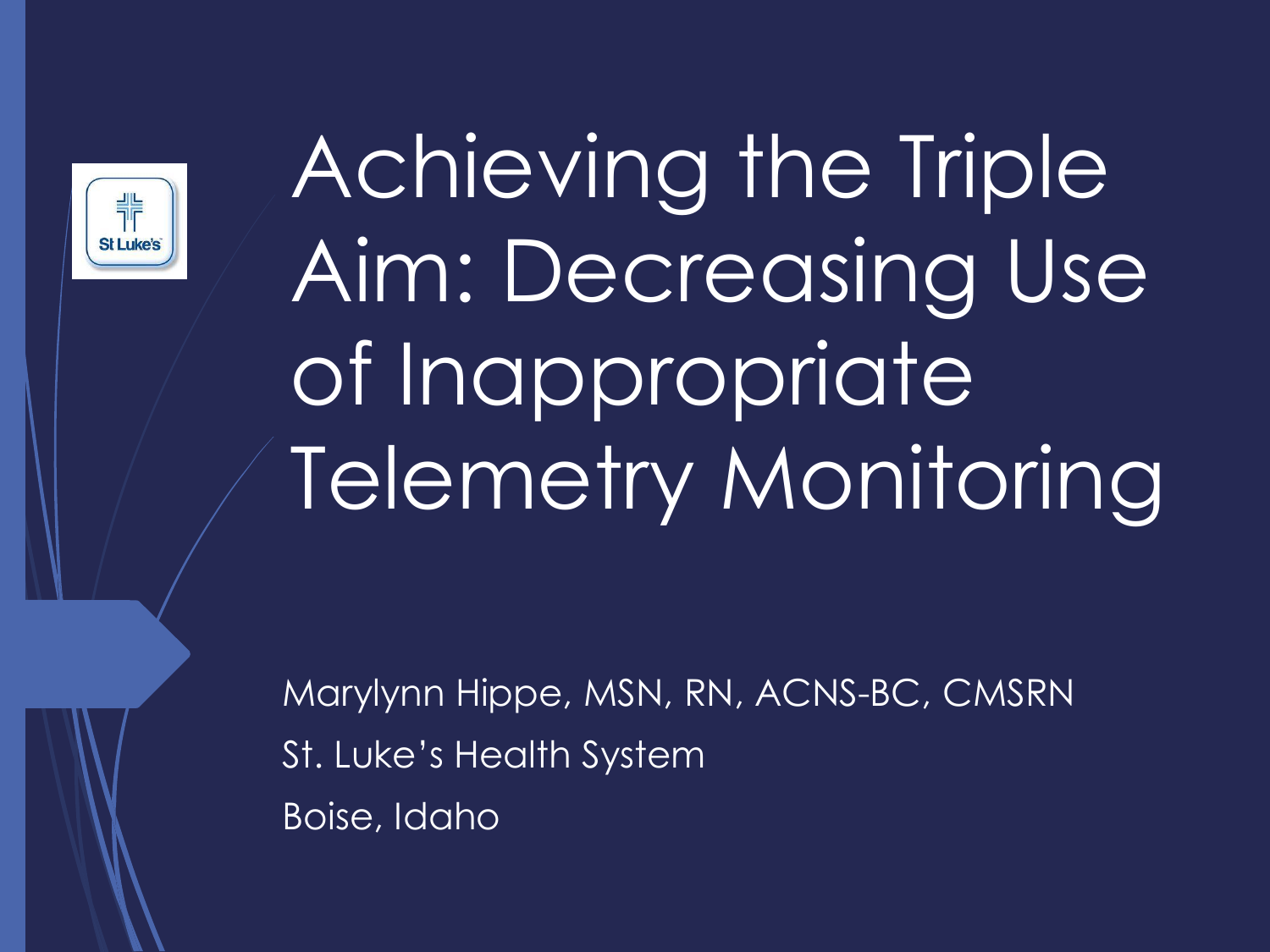### **Objectives**

- Learners will understand the appropriate use criteria for telemetry monitoring.
- Learners will learn how to lead a collaborative interdisciplinary team to build an evidence based order set to drive appropriate telemetry use.
- **EXT** Learners will understand how to implement new practice among RNs and providers to support the new criteria.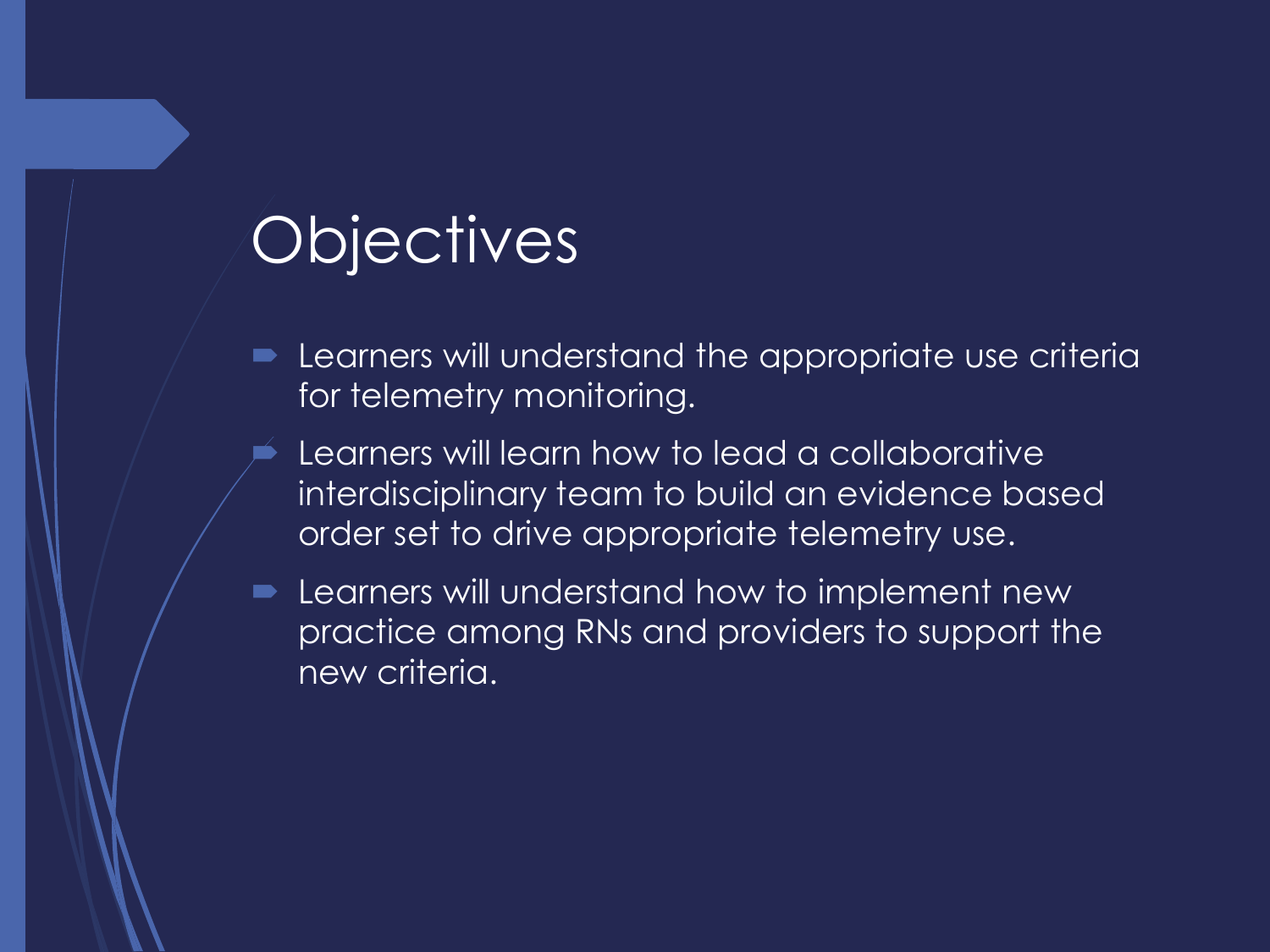

#### St. Luke's Health System, Idaho



#### **Boise Campus**





#### **Meridian Campus**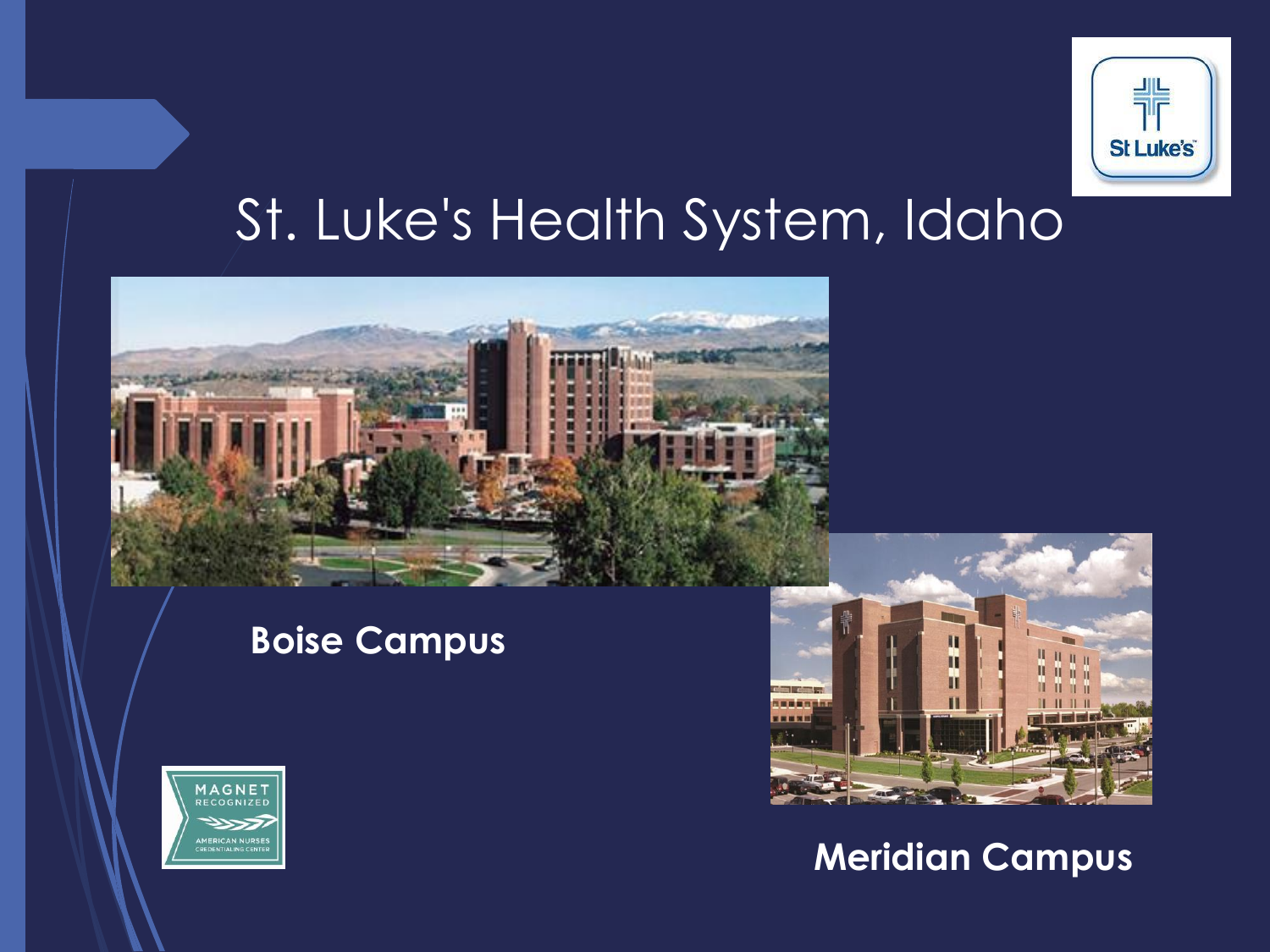# Goals of Program

- Align cardiac monitoring (telemetry) with the national standards and evidence.
- **Assure the safety of patients.**
- Provide appropriate level of care
- Reduce telemetry monitored days.
- Reduce costs associated with telemetry monitoring.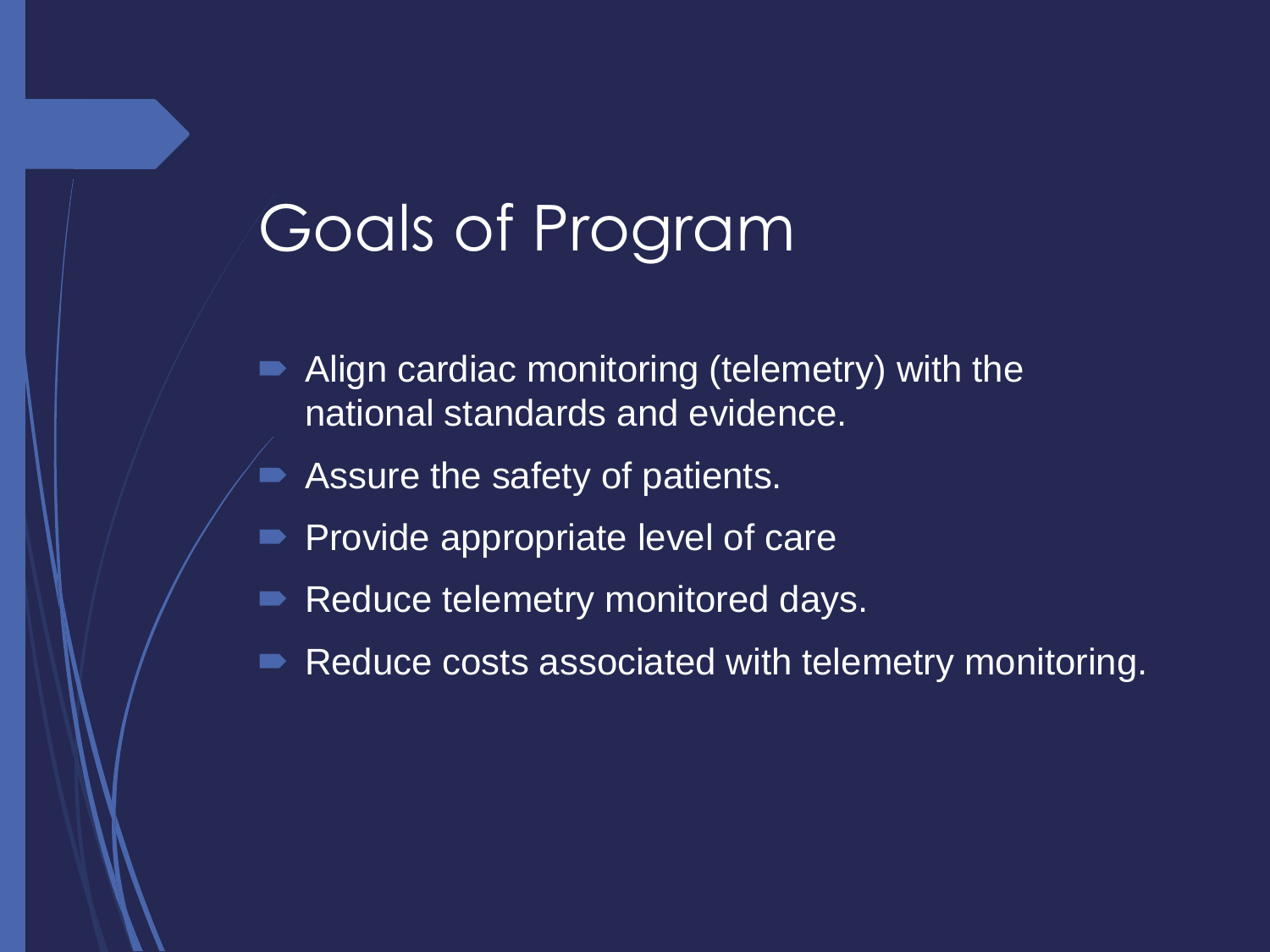# Review of the Evidence

- **American Heart Association** Guidelines for Cardiac monitoring 2004
- **American Heart Association** Stroke guidelines 2013
- Support articles: NEJM, JAMA Internal Medicine, AACN, Emergency Hospital Medicine, JC 2014, ECRI (Environmental Risk Communications Inc.)

#### **LESS IS MORE**

**Altering Overuse of Cardiac Telemetry** in Non-Intensive Care Unit Settings by Hardwiring<br>the Use of American Heart Association Guidelines Arrhythmia detection is reported to affect the clinical management of care in 3.4% to 12.7% of patients.<sup>1</sup> The American Heart

Practice Standards for Electrocardiographic Monitoring in **Hospital Settings** 

An American Heart Association Scientific Statement From the Councils on Cardiovascular Nursing, Clinical Cardiology, and Cardiovascular Disease in the Young

Endorsed by the International Society of Computerized Electrocardiology and the American Association of **Critical-Care Nurses** 

Barbara J. Drew, RN, PhD, Chair; Robert M. Califf, MD; Marjorie Funk, RN, PhD; Elizabeth S. Kaufman, MD; Mitchell W. Krucoff, MD; Michael M. Laks, MD; Peter W. Macfarlane, DSc, FRCP; Claire Sommargren, RN, PhD; Steven Swirvn, MD; George F, Van Hare, MD

#### **Cardiology**

The Bottomline: Cardiac Telemetry

- Can a 'wise' choice save \$4.8 million in a single year?

#### **PracticeAlert**

 $\boxtimes$  Monitor only those patients with clinical indications for monitoring. (Level C)

- o Collaborate with an interprofessional team to determine those patients in a population or care unit who should be monitored and what parameters to use.
- o Use the American Heart Association's Practice Standards for ECG Monitoring in Hospital Settings: Executive Summary and Guide for Implementation.<sup>14</sup>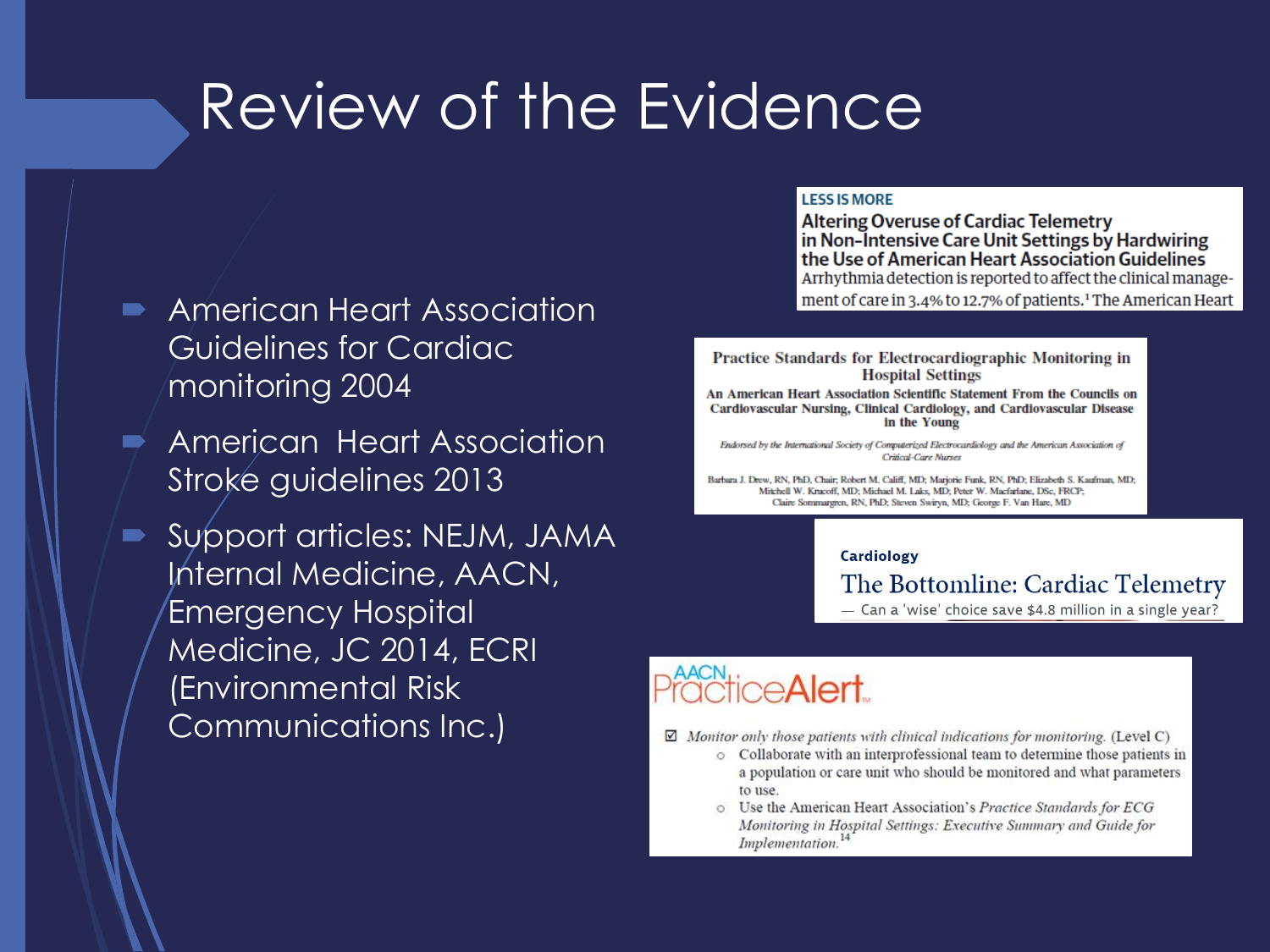#### Does Over-Utilization of Telemetry Matter?

- $\blacktriangleright$  "alarms are intended to alert caregiver of potential patient problem, but if not managed they can compromise safety".
	- JC 2014 National Patient safety goal
	- "technology is top safety hazard in healthcare". **ECRI** 
		- 72-99% of alarms are false or benign
- **Telemetry adds significantly to hospital bills:** 
	- Additional costly and unnecessary workup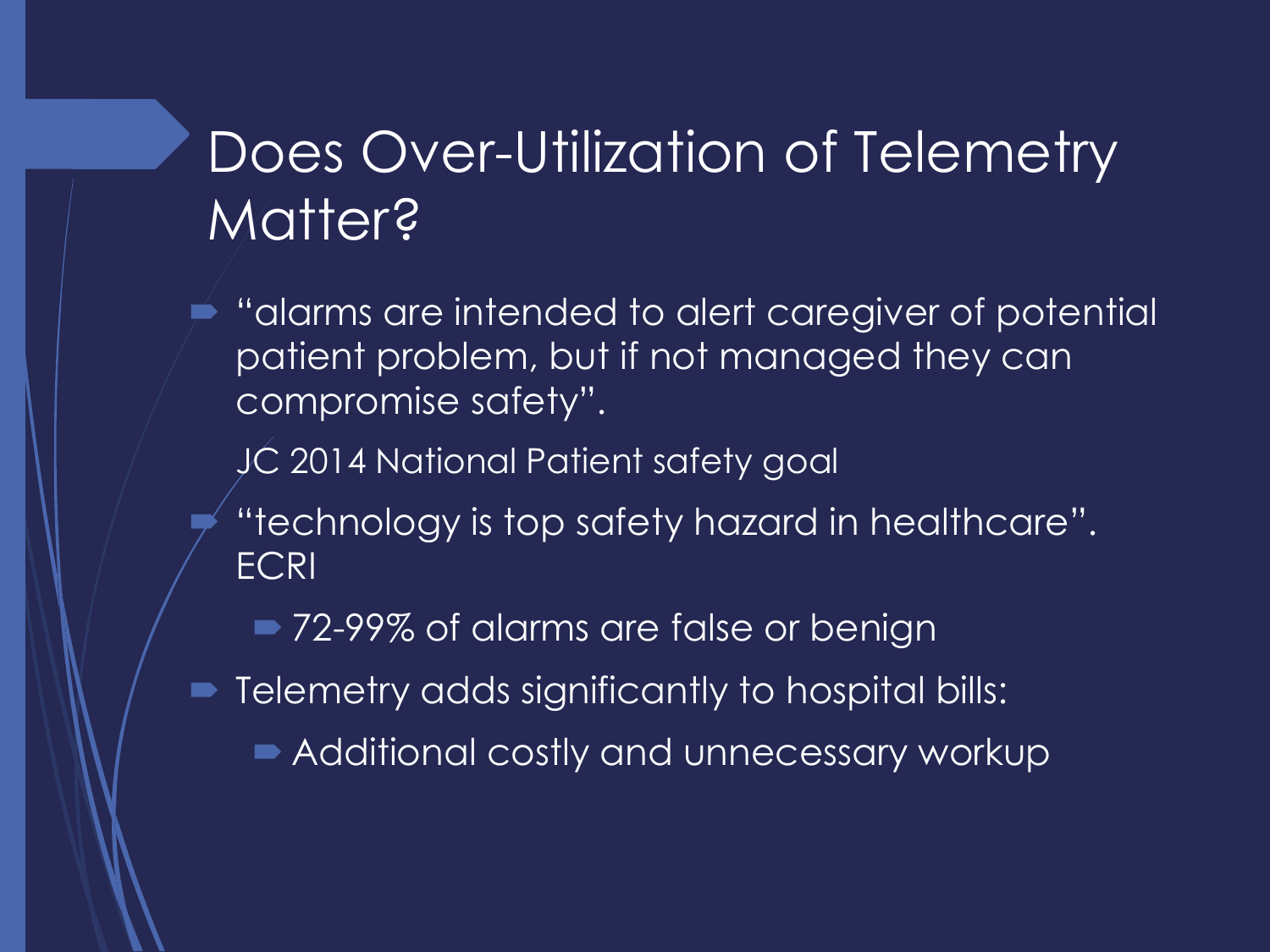## What's the Harm?

**Wasted resources**  Increased RN time  $\blacktriangleright$  Unnecessary tests Provider time-calls from RNs **• Alarm fatigue** Increased supply costs **• Overutilization leads to: Delays in bed placement** 



"I'm sure they do make your shift easier. However, I don't think roller skates are in the dress code."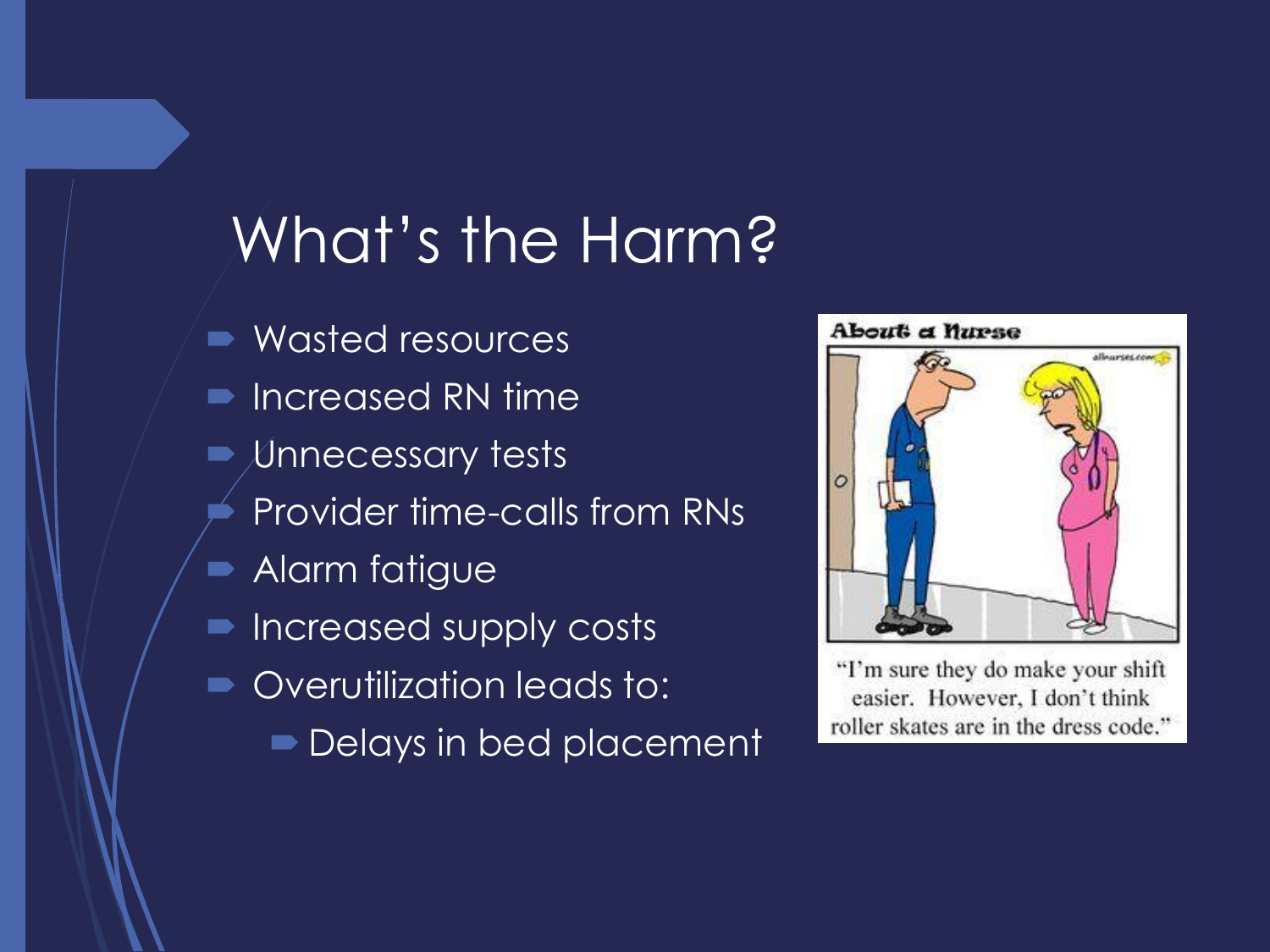#### Internal Audit

- February 2013
- No current standard
- **Manual process** 
	- Diagnosis, rhythms & alarms
- **Results** 
	- 755 patients
	- 30 days
	- 65% didn't meet AHA criteria
	- Consistent with PULSE trial
- **Informal surveyed Internal Medicine providers** 
	- **Preferred tele floor**
	- **Education**

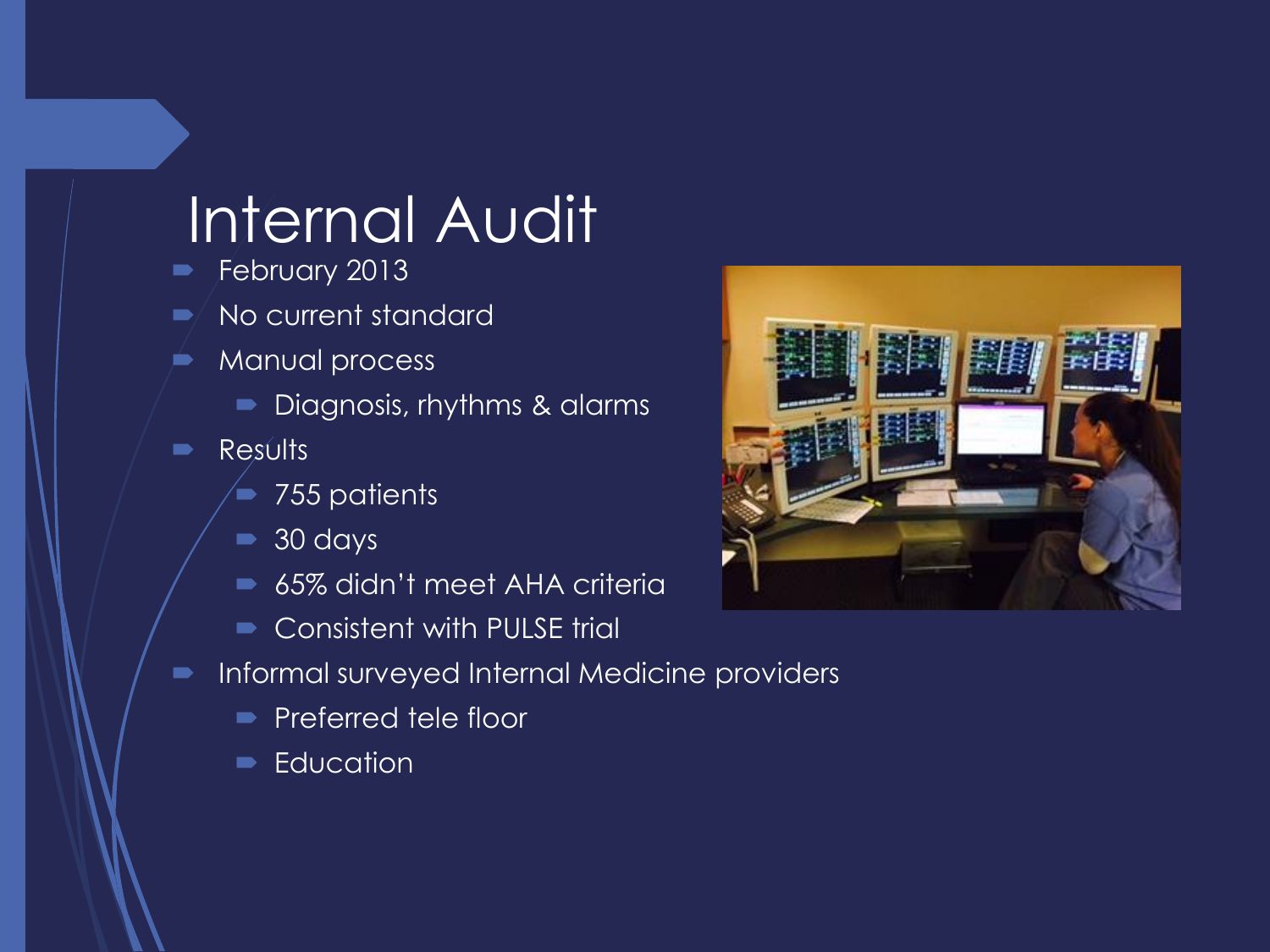Gathering Support  $\blacktriangleright$  Present the evidence Directors, administrators, providers, bedside RNs **Nitumary Musica** Music Consequence **Projected revenue drop Patient safety concernent** 

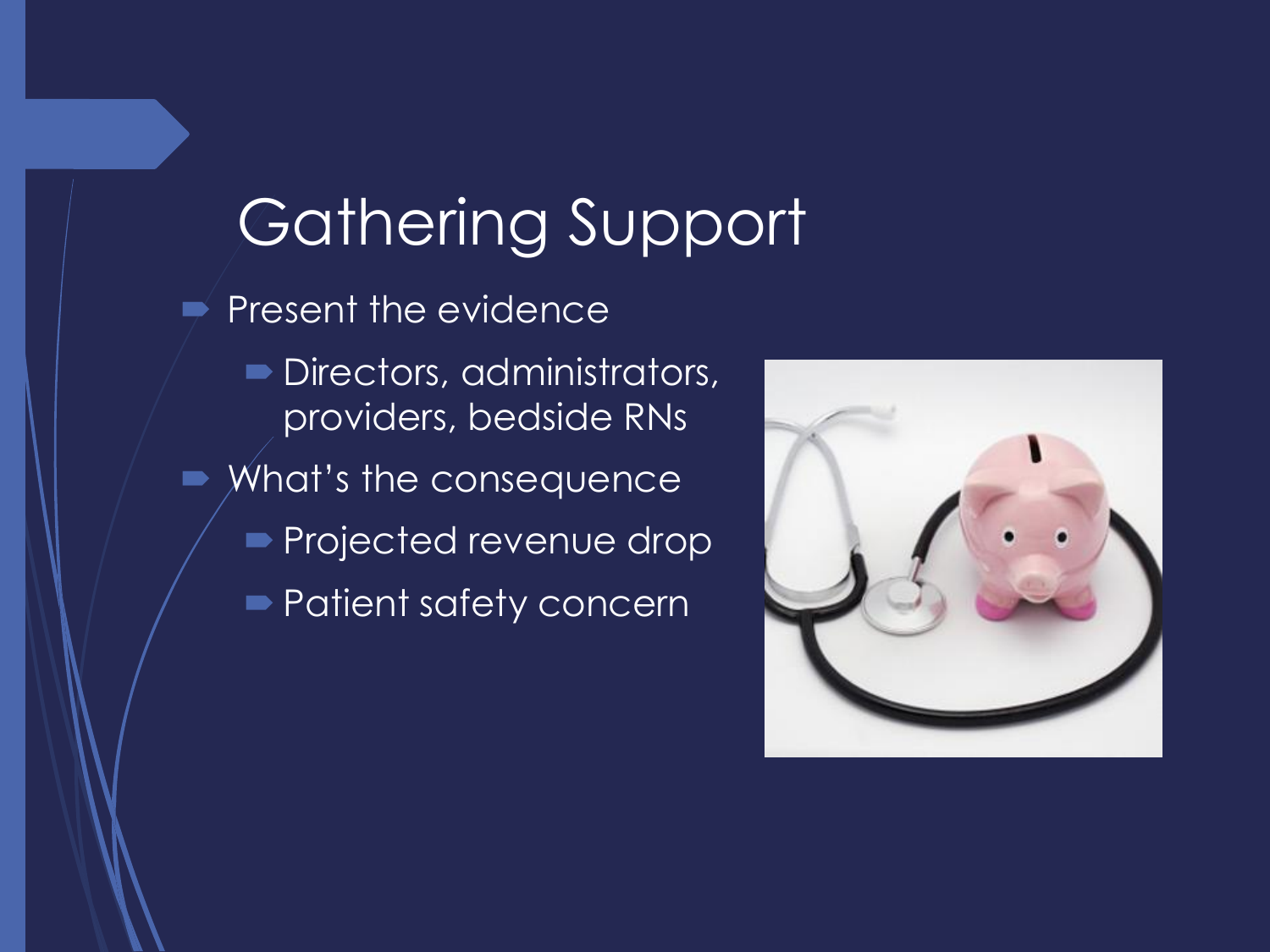# Support Re-ignited

- $\blacktriangleright$  Internal Medicine Physician Assistant
- Internal Medicine Medical Director
- Director Physician Practice and Quality
- **P** President and CEO of System
	- Repeated survey October 2014
		- **Using charge code**
		- **Diagnosis codes**
		- Sorted into AHA classes I-III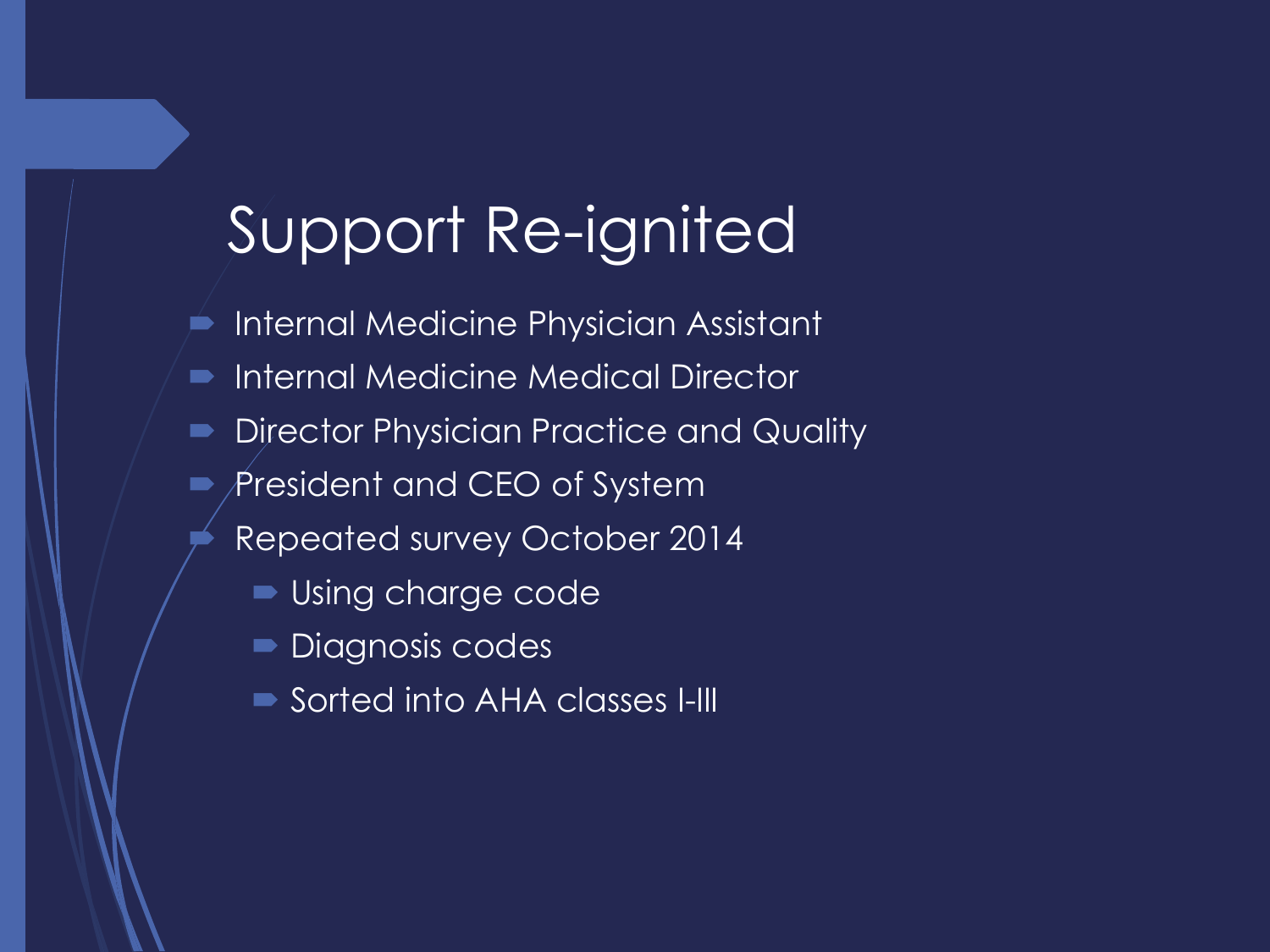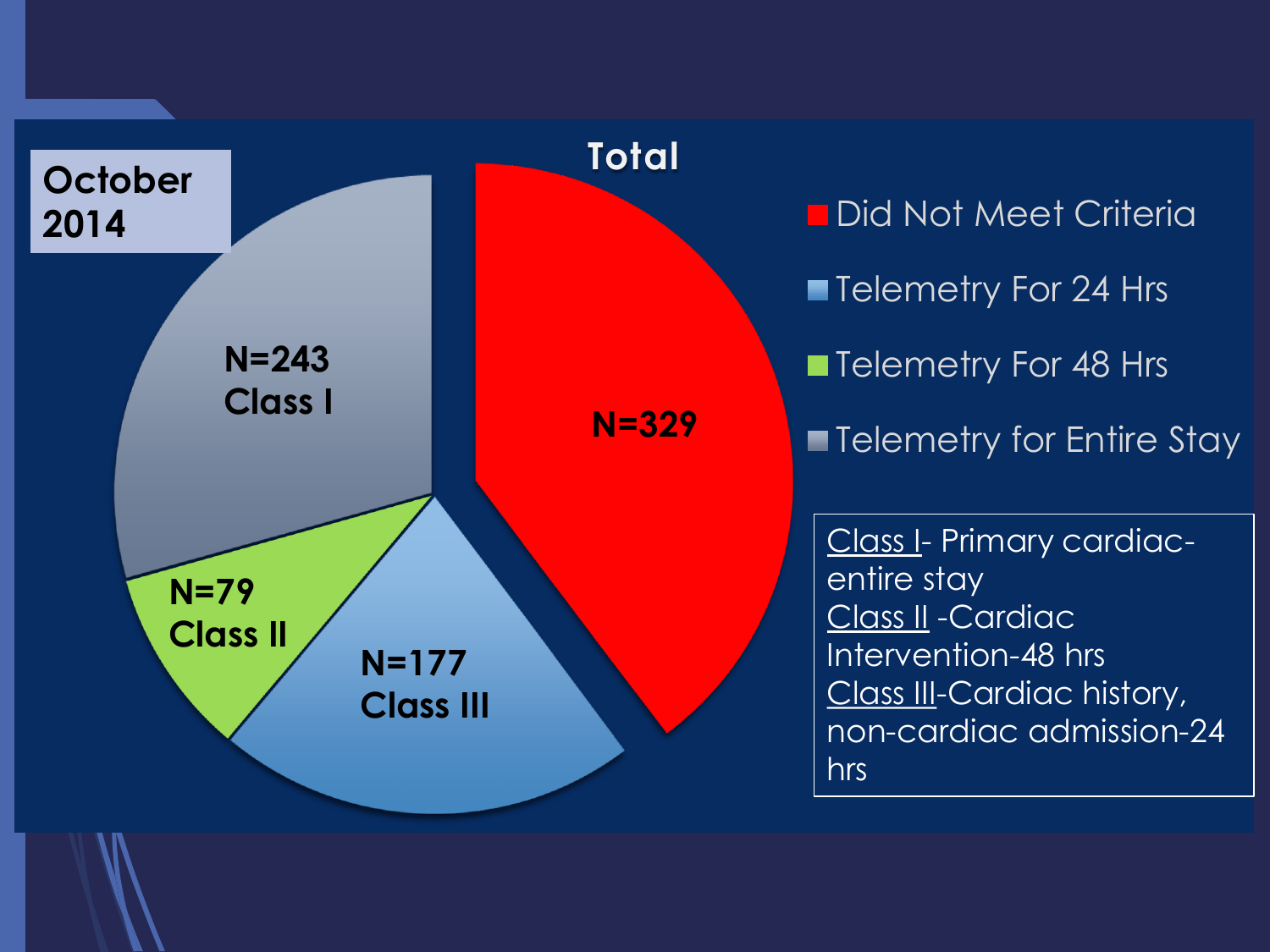# The Financial Implications

- $\blacktriangleright$  Finance and revenue department
- **Project numbers** 
	- Gross revenue vs net revenue loss
	- Cost (gross)
		- **\$720/8hrs**
- **Actual (Net)** 
	- **DRG based payment**
- Presented to the CFO & COO

| <b>Boise and Meridian</b><br><b>Telemetry</b> |               |
|-----------------------------------------------|---------------|
|                                               |               |
|                                               | <b>FY16</b>   |
| <b>Projected Loss</b>                         | <b>Impact</b> |
| Gross                                         |               |
| Revenue                                       | 19,542,056    |
|                                               |               |
| <b>Net Revenue</b>                            | 1,031,744     |
|                                               |               |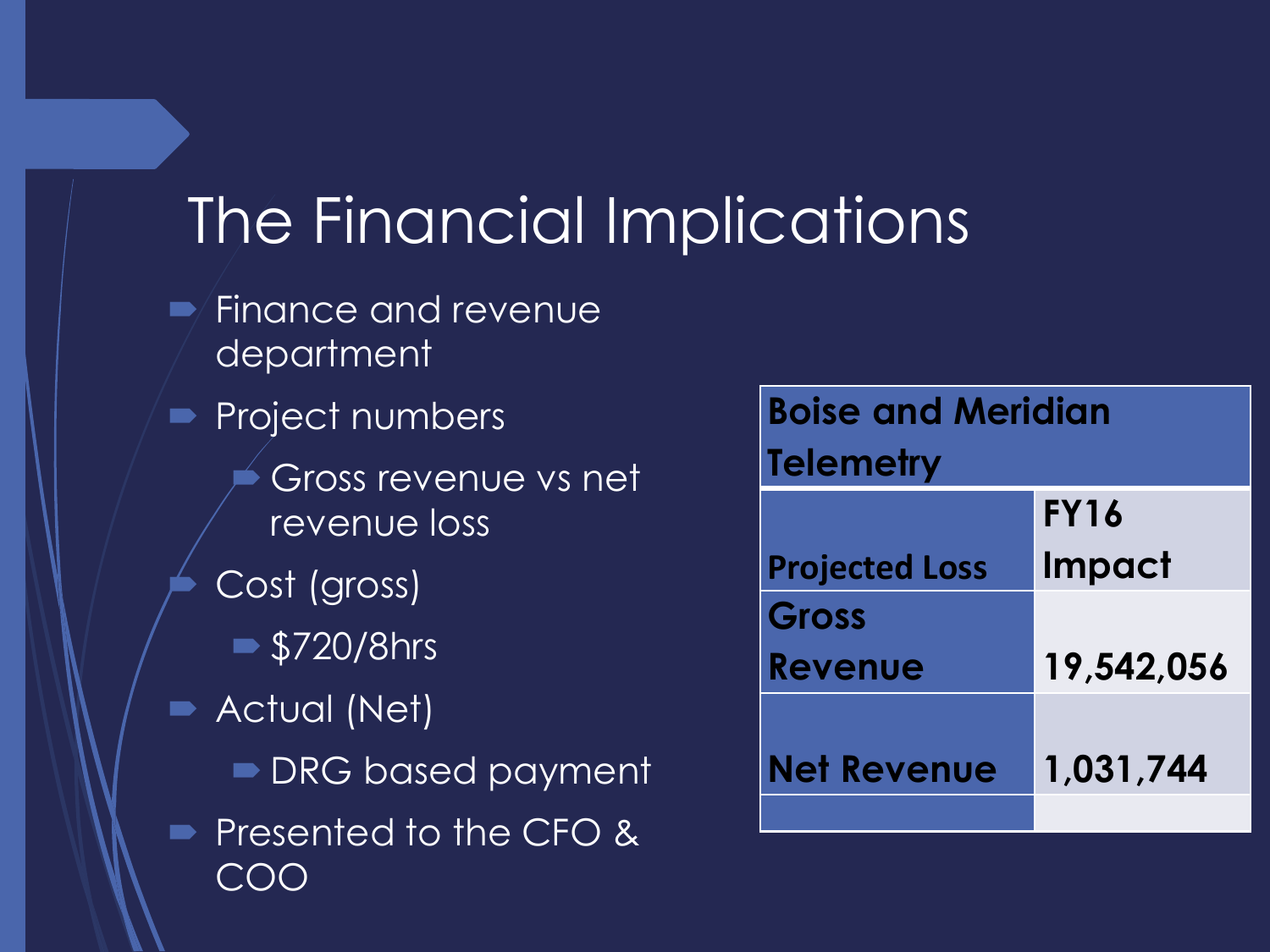### Time to Implement

Collaboration-Who's on the team?

- **Providers**
- **Bedside RNs**
- $\overline{\phantom{a}}$  Financial
	- Revenue cycle
- Nurse managers
- **Monitoring company**
- **Partner data analyst**
- **Performance improvement department**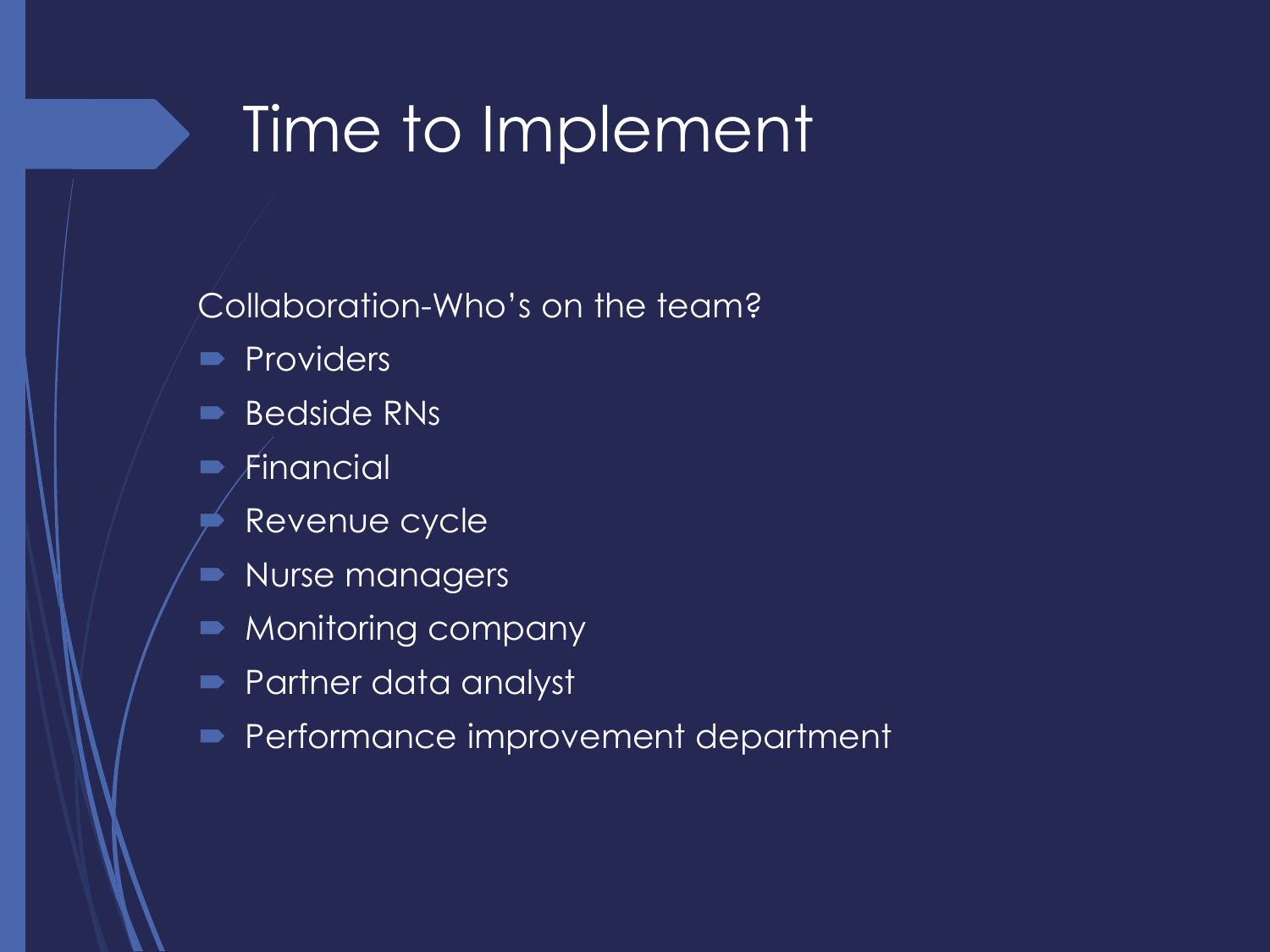# The Criteria

- Developing orders
	- **Multiple versions**
	- Content important
	- **Layout was just as** important
	- Provider buy-in
		- "One more piece of paper"
		- **Allow for individual** practice

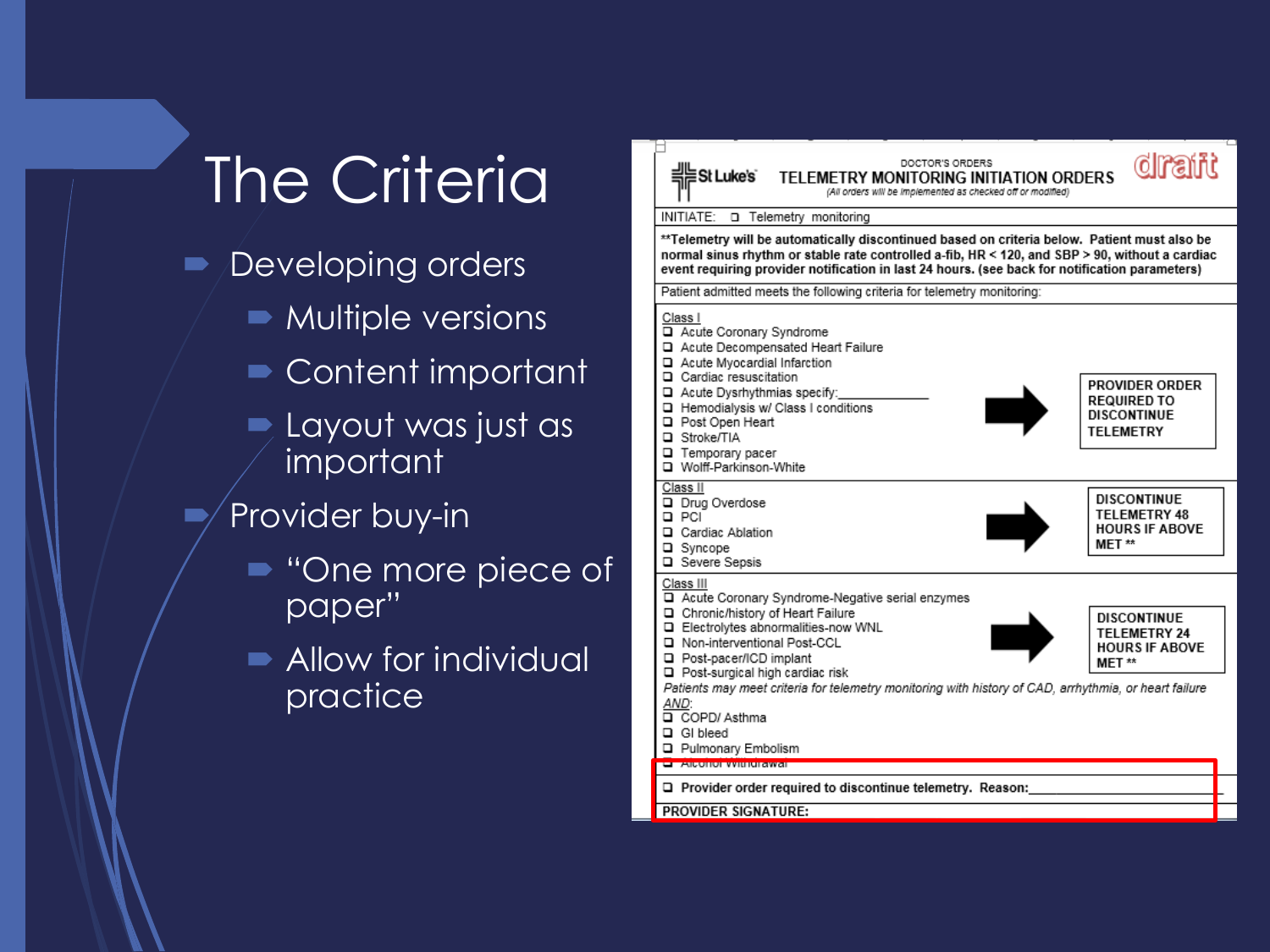# Nursing/Staff Support

- $\blacktriangleright$  Bedside staff champions
	- $\blacktriangleright$  Presenting the evidence
	- Developed workflow
- Used Team Work Boards
	- **Address their concerns**
	- Telemetry Clerks-Key to success!
		- Required orders when requested for box
		- **Managed time frames- qued RNs** of expiring orders



"I wondered if the nurses had a few suggestions on how to make our jobs easier, so I put up a suggestion box. Apparently, they  $do.$ "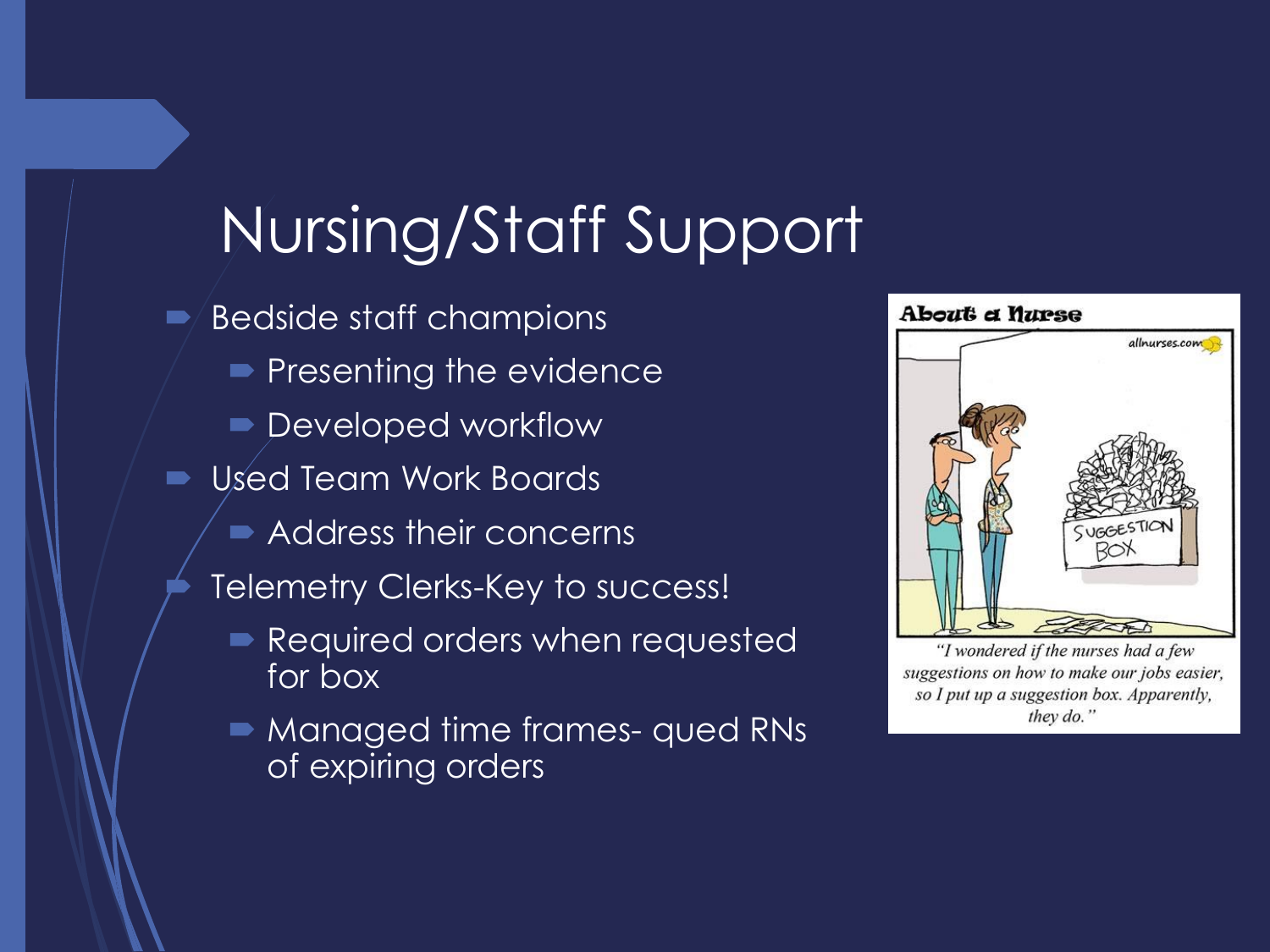#### Our Successes

- Intervention started in mid-October 2015
- As of September 2016
	- 23% reduction in telemetry over the first 11 months
	- **Reduced charge to patients of \$10.8 million**
- **Collaboration with providers**
- A couple of updates/clarification to orders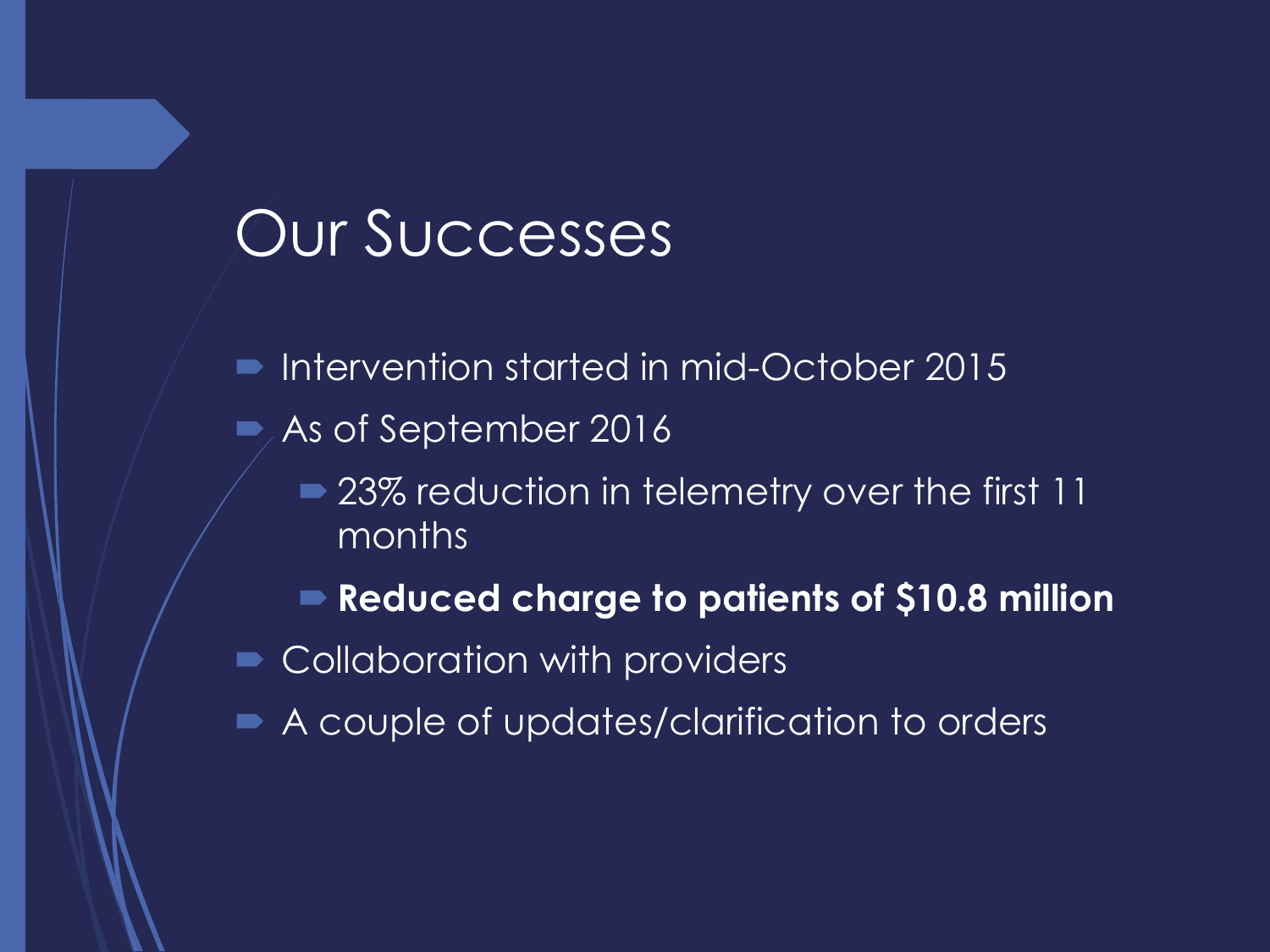#### % Telemetry Utilization by Location\*

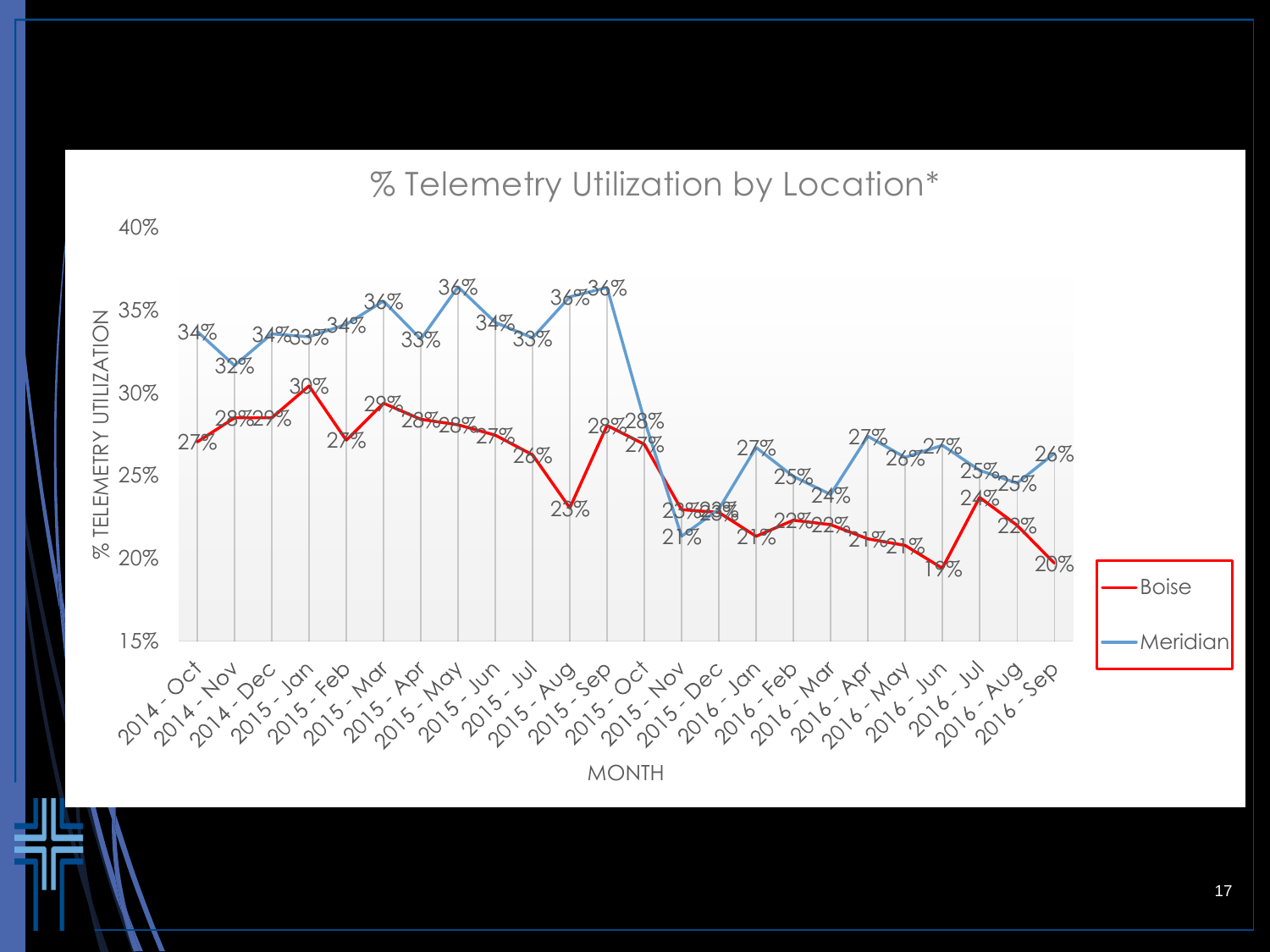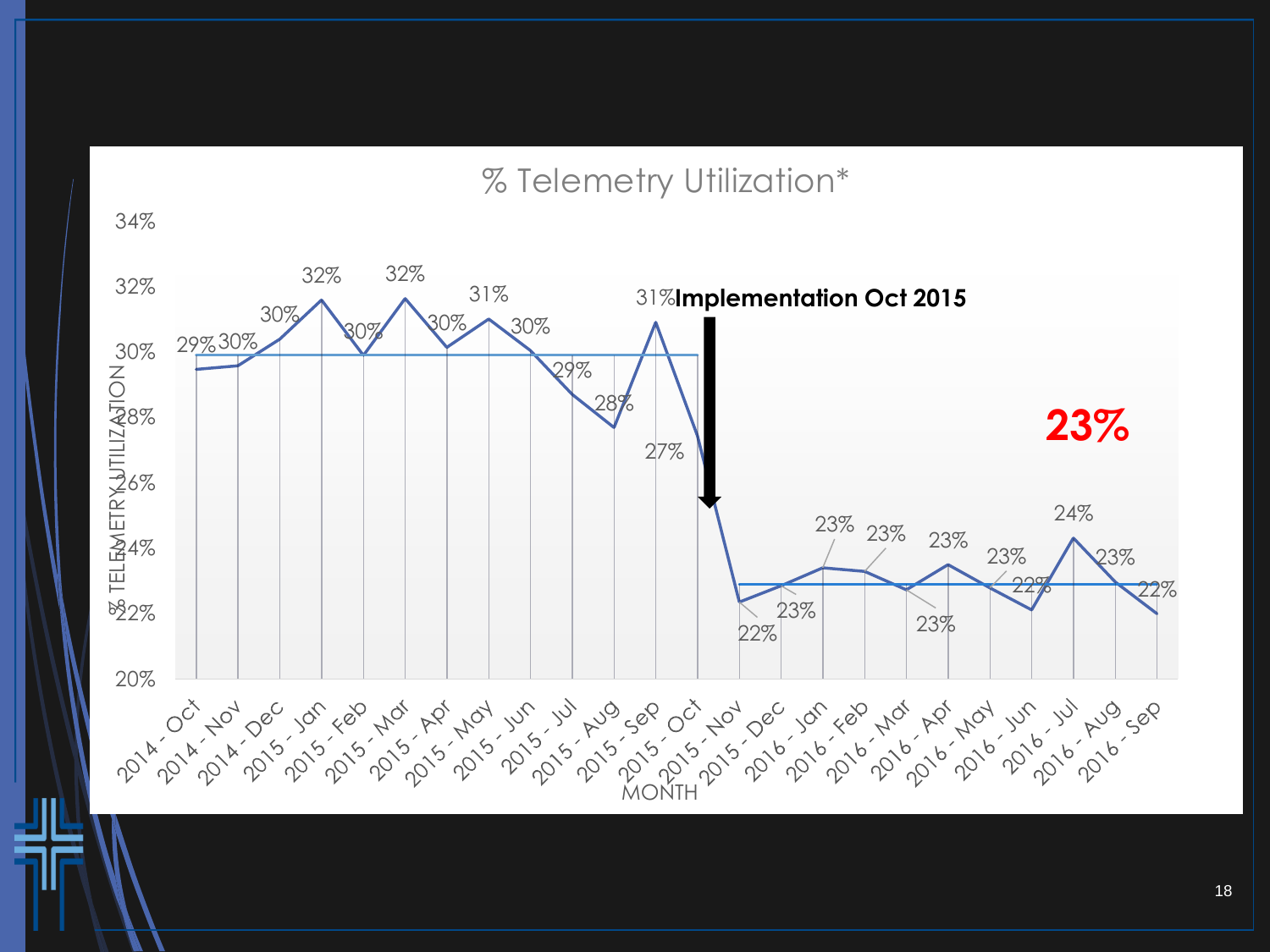# Moving Forward

- System wide implementation October 2016
- Implemented as a protocol
- Electronic record impact
	- Can we reduce more?
		- **Better order management**
		- **Quarterly reports**
		- Audit with new medical record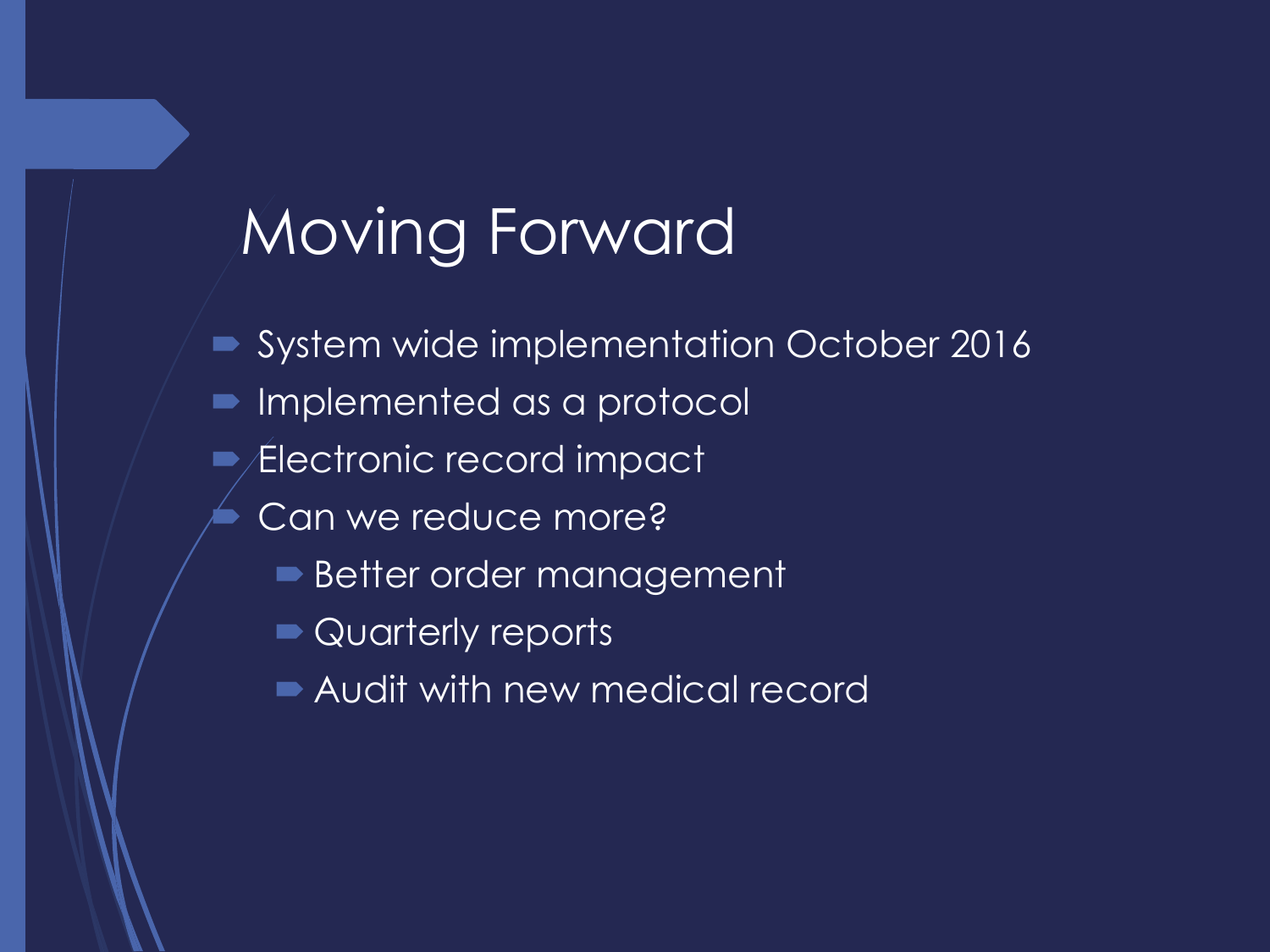#### References

- 1994 Outcomes of patients hospitalized to a telemetry unit. Am J Cardiol. 1994 Aug 15;74(4):357-62.
- 1995 Role of telemetry monitoring in the non-intensive care unit. Am J Cardiol. 1995 Nov 1;76(12):960-5.
- 1999- Clinical Consequences of electrocardiographic artifact mimicking VT. N Engl J Med; 1999; 341:1270-1274.
	- 2000 Evaluation of Guidelines for the Use of Telemetry in the Non– Intensive-Care Setting. J Gen Intern Med. 2000 January; 15(1): 51–55.
- 2004- AHA Practice Standards for Electrocardiographic Monitoring in Hospital Settings. *Circulation.* 2004;110:2721-2746.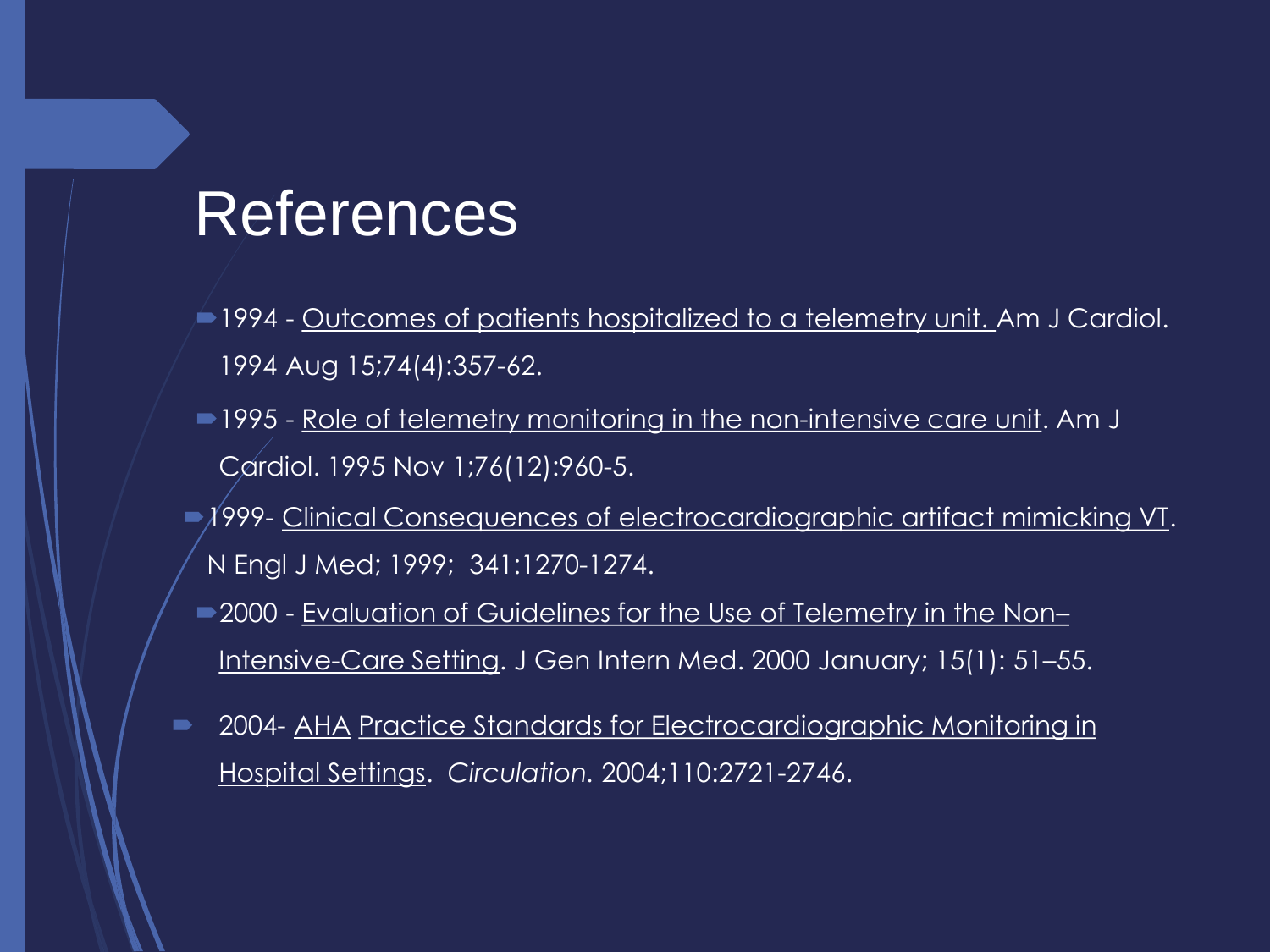#### References

- 2009 Telemetry monitoring guidelines for efficient and safe delivery of cardiac rhythm monitoring to noncritical hospital inpatients. Critical Pathways in Cardiology. 2009;8(3):125-126.
- 2013 Appropriate Use of Telemetry Monitoring in hospitalized Patients. Current emergency and hospital medicine reports; 2:52-56.
	- **2013- American Heart Association- Guidelines for the Early Management of** Patients with Acute Ischemic Stroke. DOI: 10.1161/STR.0b013e318284056a
		- 2014- Altering overuse of cardiac telemetry in on-intensive care unit settings by hardwiring the use of American Heart Assocaiton guidelines. JAMA Intern Med 2014, Sept 22.
	- 2014 -The Practical Use of the Latest Standards of Electrocardiography (PULSE) Trial: Nursing-Focused Intervention Improves Nurses' Knowledge and Quality of ECG Monitoring**.** 201**4;** 130(2).